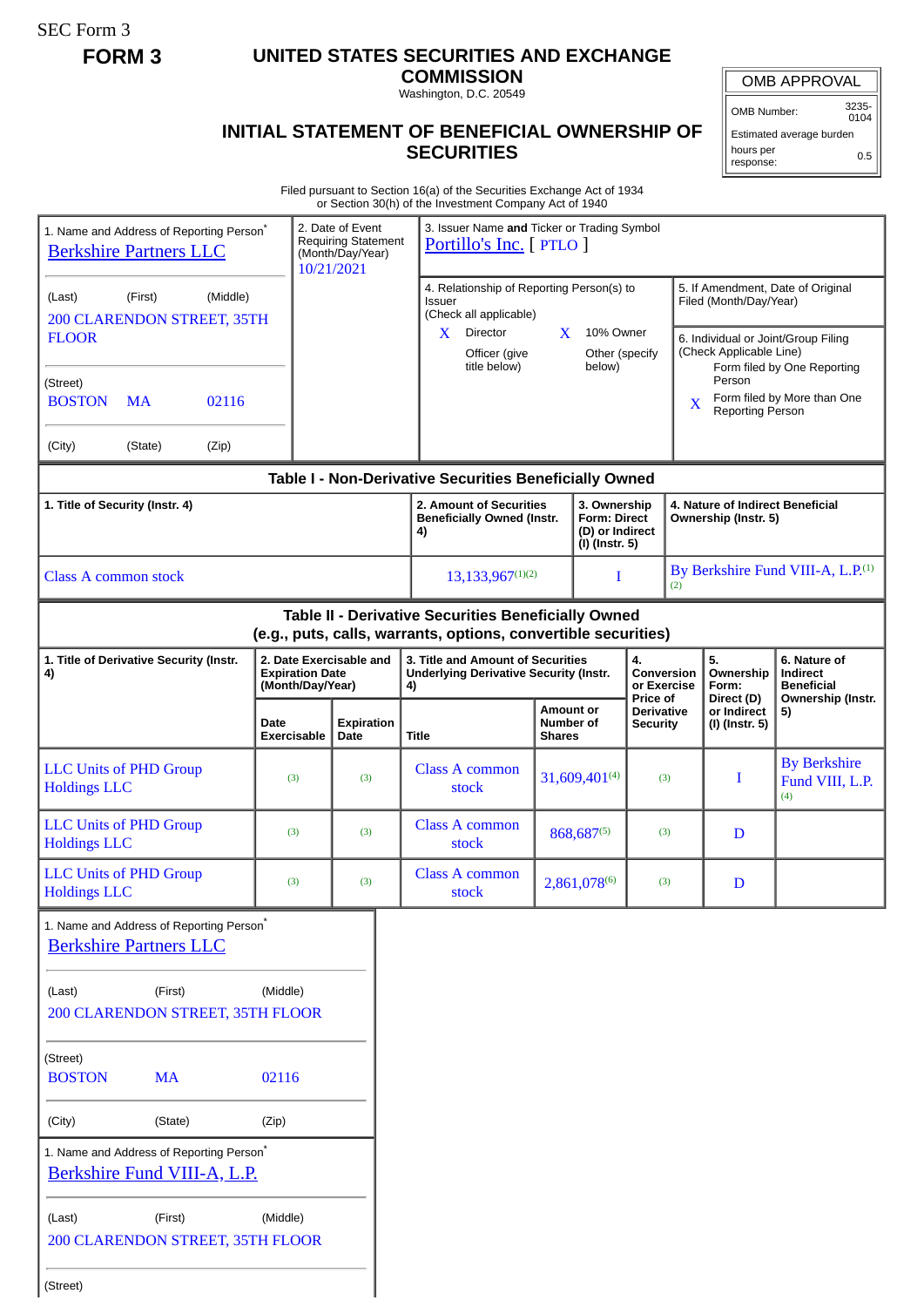| <b>BOSTON</b>                                                                     | MA                                                                                             | 02116      |  |  |  |
|-----------------------------------------------------------------------------------|------------------------------------------------------------------------------------------------|------------|--|--|--|
| (City)                                                                            | (State)                                                                                        | (Zip)      |  |  |  |
| 1. Name and Address of Reporting Person <sup>®</sup><br>Berkshire Fund VIII, L.P. |                                                                                                |            |  |  |  |
| (Last)                                                                            | (First)<br>200 CLARENDON STREET, 35TH FLOOR                                                    | (Middle)   |  |  |  |
| (Street)<br><b>BOSTON</b>                                                         | MA                                                                                             | 02116      |  |  |  |
| (City)                                                                            | (State)                                                                                        | (Zip)      |  |  |  |
|                                                                                   | 1. Name and Address of Reporting Person <sup>*</sup><br><b>Berkshire Investors III LLC</b>     |            |  |  |  |
| (Last)                                                                            | (First)<br>200 CLARENDON STREET, 35TH FLOOR                                                    | (Middle)   |  |  |  |
| (Street)<br><b>BOSTON</b>                                                         | <b>MA</b>                                                                                      | 02116      |  |  |  |
| (City)                                                                            | (State)                                                                                        | (Zip)      |  |  |  |
|                                                                                   | 1. Name and Address of Reporting Person <sup>®</sup><br><b>Berkshire Investors IV LLC</b>      |            |  |  |  |
| (Last)                                                                            | (First)<br>200 CLARENDON STREET, 35TH FLOOR                                                    | (Middle)   |  |  |  |
| (Street)<br><b>BOSTON</b>                                                         | MA                                                                                             | 02116      |  |  |  |
| (City)                                                                            | (State)                                                                                        | (Zip)      |  |  |  |
|                                                                                   | 1. Name and Address of Reporting Person <sup>*</sup><br><b>Eighth Berkshire Associates LLC</b> |            |  |  |  |
| (Last)                                                                            | (First)<br>200 CLARENDON STREET, 35TH FLOOR                                                    | (Middle)   |  |  |  |
| (Street)<br><b>BOSTON</b>                                                         | MA                                                                                             | 02116      |  |  |  |
| (City)                                                                            | (State)                                                                                        | (Zip)      |  |  |  |
|                                                                                   | 1. Name and Address of Reporting Person <sup>®</sup><br><u>Berkshire Partners Holdings LLC</u> |            |  |  |  |
| (Last)<br><b>200 CLARENDON STREET</b><br><b>35TH FLOOR</b>                        | (First)                                                                                        | (Middle)   |  |  |  |
| (Street)<br><b>BOSTON</b>                                                         | MA                                                                                             | 02116-5021 |  |  |  |
| (City)                                                                            | (State)                                                                                        | (Zip)      |  |  |  |
| <u>BPSP, L.P.</u>                                                                 | 1. Name and Address of Reporting Person <sup>®</sup>                                           |            |  |  |  |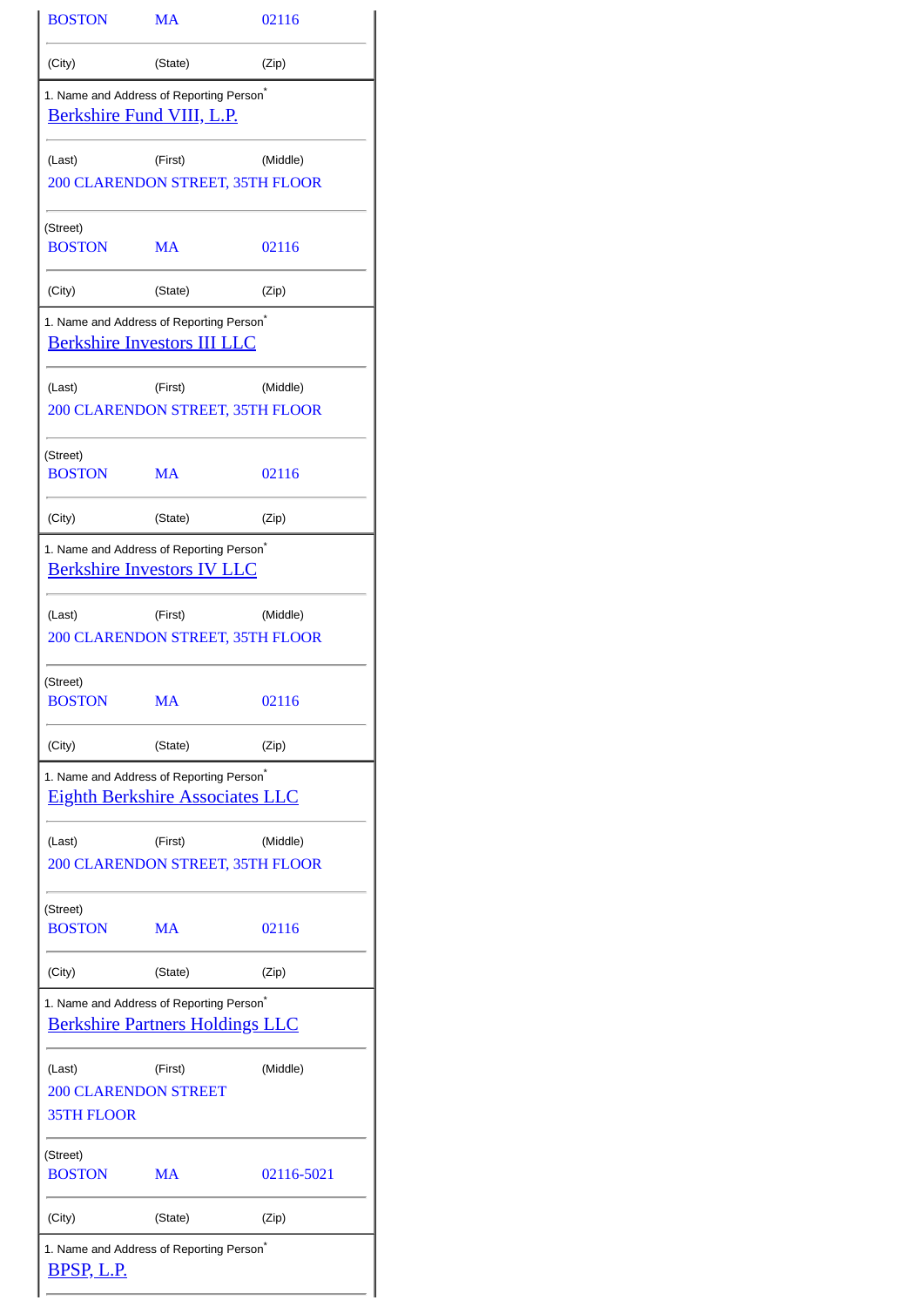| (Last)                      | (First) | (Middle)   |  |  |
|-----------------------------|---------|------------|--|--|
| <b>200 CLARENDON STREET</b> |         |            |  |  |
| <b>35TH FLOOR</b>           |         |            |  |  |
|                             |         |            |  |  |
| (Street)                    |         |            |  |  |
| <b>BOSTON</b>               | MA.     | 02116-5021 |  |  |
|                             |         |            |  |  |
| (City)                      | (State) | (Zip)      |  |  |

## **Explanation of Responses:**

1. Represents shares of Class A common stock of the Issuer held by Berkshire Fund VIII-A, L.P. ("VIII-A"), which may be deemed to be beneficially owned by Berkshire Partners Holdings LLC ("BPH"); BPSP, L.P. ("BPSP"); Eighth Berkshire Associates LLC ("8BA"), its general partner; and Berkshire Partners L.P. ("BP"), its investment adviser. BPH is the general partner of BPSP, which is the managing member of BP. As the managing member of BP, BPSP may be deemed to beneficially own shares of common stock that are beneficially owned by BP. As the general partner of BPSP, BPH may be deemed to beneficially own shares of common stock that are beneficially owned by BPSP. BPH VIII-A, 8BA and BP are under common control and may be deemed to be, but do not admit to being, a group for purposes of Section 13(d)(3) of the Securities Exchange Act of 1934, as amended (the "Act").

2. (continued from footnote 1) Each of BPH, BPSP, VIII-A, 8BA and BP disclaims beneficial ownership of any securities except to the extent of its pecuniary interest therein.

3. Pursuant to the Second Amended and Restated Limited Liability Company Agreement of PHD Group Holdings LLC ("PHD Group Holdings"), dated as of October 20, 2021, LLC Units (as defined therein) held by the Reporting Persons are exchangeable for shares of Class A common stock on a one-for-one basis, subject to certain exceptions, conditions and adjustments. The LLC Units have no expiration date. At the time of any such exchange, an equal number of shares of Class B common stock of the Issuer held by the Reporting Persons, which have no economic value and entitle holders thereof to one vote per share on all matters on which stockholders of the Issuer are entitled to vote generally, will be cancelled.

4. Represents LLC Units of PHD Group Holdings held by Berkshire Fund VIII, L.P. ("VIII"), which may be deemed to be beneficially owned by BPH; BPSP; 8BA, its general partner; and BP, its investment adviser. BPH, BPSP, VIII, 8BA and BP are under common control and may be deemed to be, but do not admit to being, a group for purposes of Section 13(d)(3) of the Act. Each of BPH, BPSP, VIII, 8BA and Berkshire Partners disclaims beneficial ownership of any securities except to the extent of its pecuniary interest therein.

5. Represents LLC Units of PHD Group Holdings held by Berkshire Investors III LLC ("BI III"). BI III may be deemed to be, but does not admit to being, a member of a group holding over 10% of the outstanding common stock of the Issuer for purposes of Section 13(d)(3) of the Act, and disclaims beneficial ownership of any securities except to the extent of its pecuniary interest therein.

6. Represents LLC Units of PHD Group Holdings held by Berkshire Investors IV LLC ("BI IV"). BI IV may be deemed to be, but does not admit to being, a member of a group holding over 10% of the outstanding common stock of the Issuer for purposes of Section 13(d)(3) of the Act and disclaims beneficial ownership of any securities except to the extent of its pecuniary interest therein.

## **Remarks:**

Each of Joshua Lutzker and Richard Lubin will serve on the Board of Directors of the Issuer as a representative of the Reporting Persons, certain of which may be deemed a director by deputization solely for purposes of Section 16 of the Act.

| <b>By: See Signatures</b>           | 10/21/2021 |  |  |
|-------------------------------------|------------|--|--|
| Included in Exhibit 99.1            |            |  |  |
| ** Signature of Reporting<br>Person | Date       |  |  |

Reminder: Report on a separate line for each class of securities beneficially owned directly or indirectly.

\* If the form is filed by more than one reporting person, *see* Instruction 5 (b)(v).

\*\* Intentional misstatements or omissions of facts constitute Federal Criminal Violations *See* 18 U.S.C. 1001 and 15 U.S.C. 78ff(a).

Note: File three copies of this Form, one of which must be manually signed. If space is insufficient, *see* Instruction 6 for procedure.

**Persons who respond to the collection of information contained in this form are not required to respond unless the form displays a currently valid OMB Number.**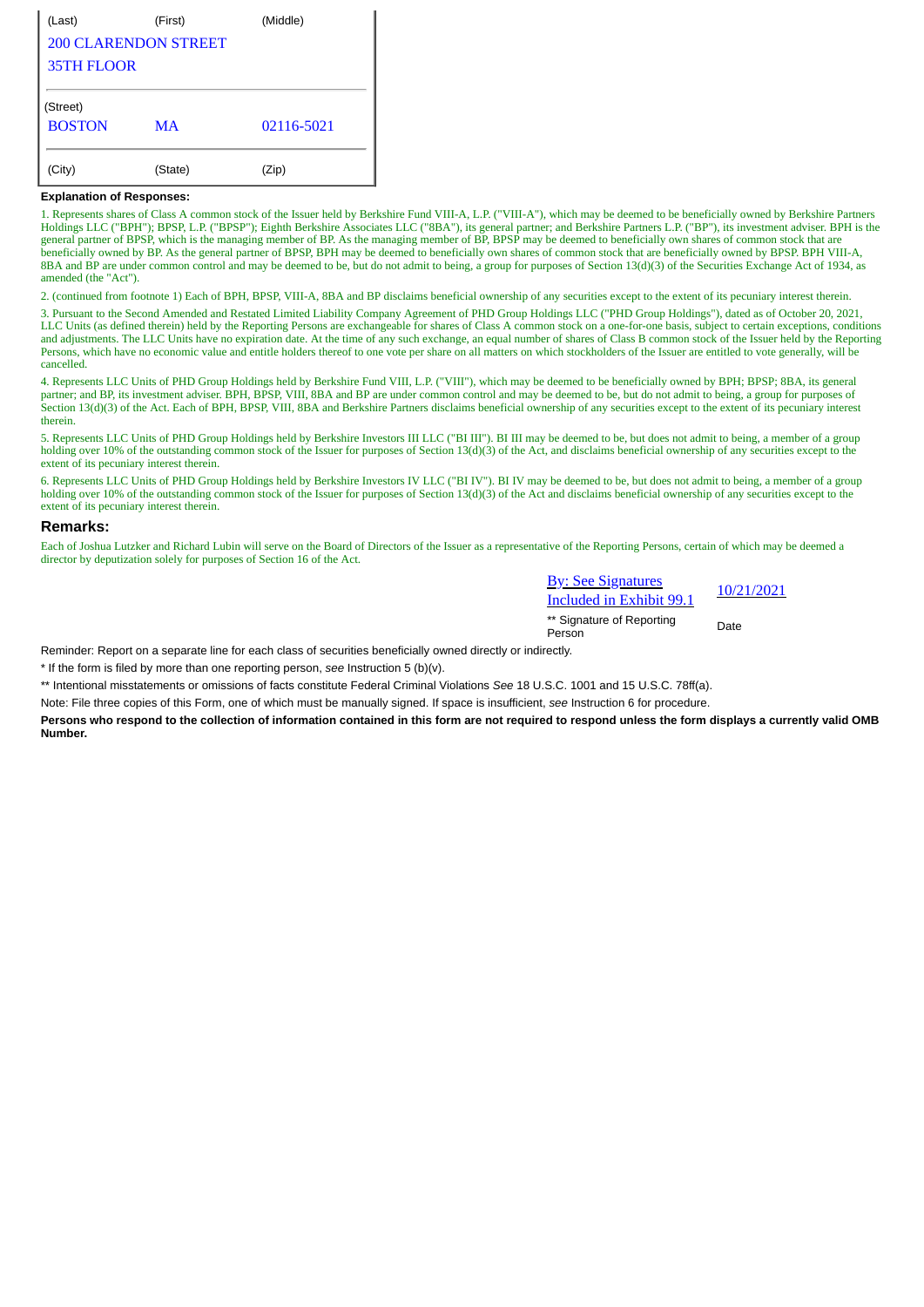Joint Filer Information

| Name of Joint Filer:                                                                            | Berkshire Partners LLC                                      |  |  |  |
|-------------------------------------------------------------------------------------------------|-------------------------------------------------------------|--|--|--|
| Address of Joint Filer:                                                                         | 200 Clarendon Street<br>35th Floor<br>Boston, MA 02116-5021 |  |  |  |
| Issuer Name and Ticker or Trading Symbol: Portillo's, Inc. [PTLO]                               |                                                             |  |  |  |
| Date of Event Requiring this Statement<br>(Month/Day/Year):                                     | 10/21/2021                                                  |  |  |  |
| Designated Filer:                                                                               | Berkshire Partners LLC                                      |  |  |  |
| Signature:                                                                                      |                                                             |  |  |  |
| Berkshire Partners LLC                                                                          |                                                             |  |  |  |
| By: BPSP, L.P., its managing member<br>By: Berkshire Partners Holdings LLC, its general partner |                                                             |  |  |  |
| /s/ Sharlyn C. Heslam                                                                           |                                                             |  |  |  |
| Name: Sharlyn C. Heslam<br>Title: Managing Director                                             |                                                             |  |  |  |
| 10/21/2021<br>.                                                                                 |                                                             |  |  |  |
| Date                                                                                            |                                                             |  |  |  |
| Joint Filer Information                                                                         |                                                             |  |  |  |
| Name of Joint Filer:                                                                            | Berkshire Fund VIII-A, L.P.                                 |  |  |  |
| Address of Joint Filer:                                                                         | 200 Clarendon Street<br>35th Floor<br>Boston, MA 02116-5021 |  |  |  |
| Issuer Name and Ticker or Trading Symbol:                                                       | Portillo's, Inc. [PTLO]                                     |  |  |  |
| Date of Event Requiring this Statement<br>(Month/Day/Year):                                     | 10/21/2021                                                  |  |  |  |

Designated Filer: Berkshire Partners LLC

Signature:

Berkshire Fund VIII-A, L.P.

By Eighth Berkshire Associates LLC, its general partner

/s/ Sharlyn C. Heslam -------------------------------- Name: Sharlyn C. Heslam Title: Managing Director

10/21/2021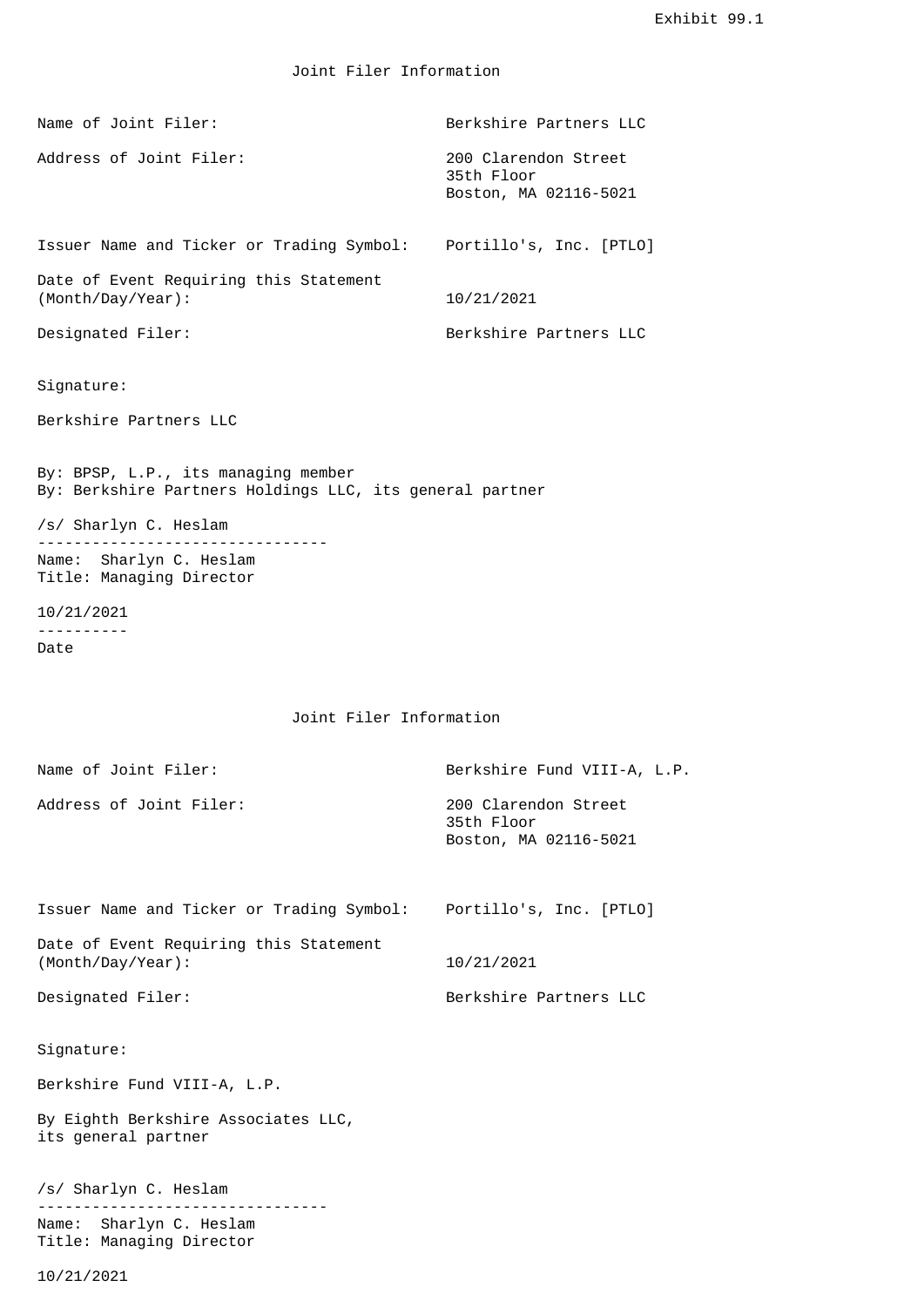---------- Date

Joint Filer Information

| Name of Joint Filer:                                        | Berkshire Fund VIII, L.P.                                   |
|-------------------------------------------------------------|-------------------------------------------------------------|
| Address of Joint Filer:                                     | 200 Clarendon Street<br>35th Floor<br>Boston, MA 02116-5021 |
| Issuer Name and Ticker or Trading Symbol:                   | Portillo's, Inc. [PTLO]                                     |
| Date of Event Requiring this Statement<br>(Month/Day/Year): | 10/21/2021                                                  |
| Designated Filer:                                           | Berkshire Partners LLC                                      |
| Signature:                                                  |                                                             |
| Berkshire Fund VIII, L.P.                                   |                                                             |
| By Eighth Berkshire Associates LLC,<br>its general partner  |                                                             |
| /s/ Sharlyn C. Heslam<br>.                                  |                                                             |
| Name: Sharlyn C. Heslam<br>Title: Managing Director         |                                                             |
| 10/21/2021                                                  |                                                             |
| Date                                                        |                                                             |
| Joint Filer Information                                     |                                                             |
|                                                             |                                                             |
| Name of Joint Filer:                                        | Berkshire Investors III LLC                                 |
| Address of Joint Filer:                                     | 200 Clarendon Street<br>35th Floor<br>Boston, MA 02116-5021 |
| Issuer Name and Ticker or Trading Symbol:                   | Portillo's, Inc. [PTLO]                                     |
| Date of Event Requiring this Statement<br>(Month/Day/Year): | 10/21/2021                                                  |
| Designated Filer:                                           | Berkshire Partners LLC                                      |
| Signature:                                                  |                                                             |
| Berkshire Investors III LLC                                 |                                                             |
| /s/ Sharlyn C. Heslam                                       |                                                             |

-------------------------------- Name: Sharlyn C. Heslam Title: Managing Director

10/21/2021 ---------- Date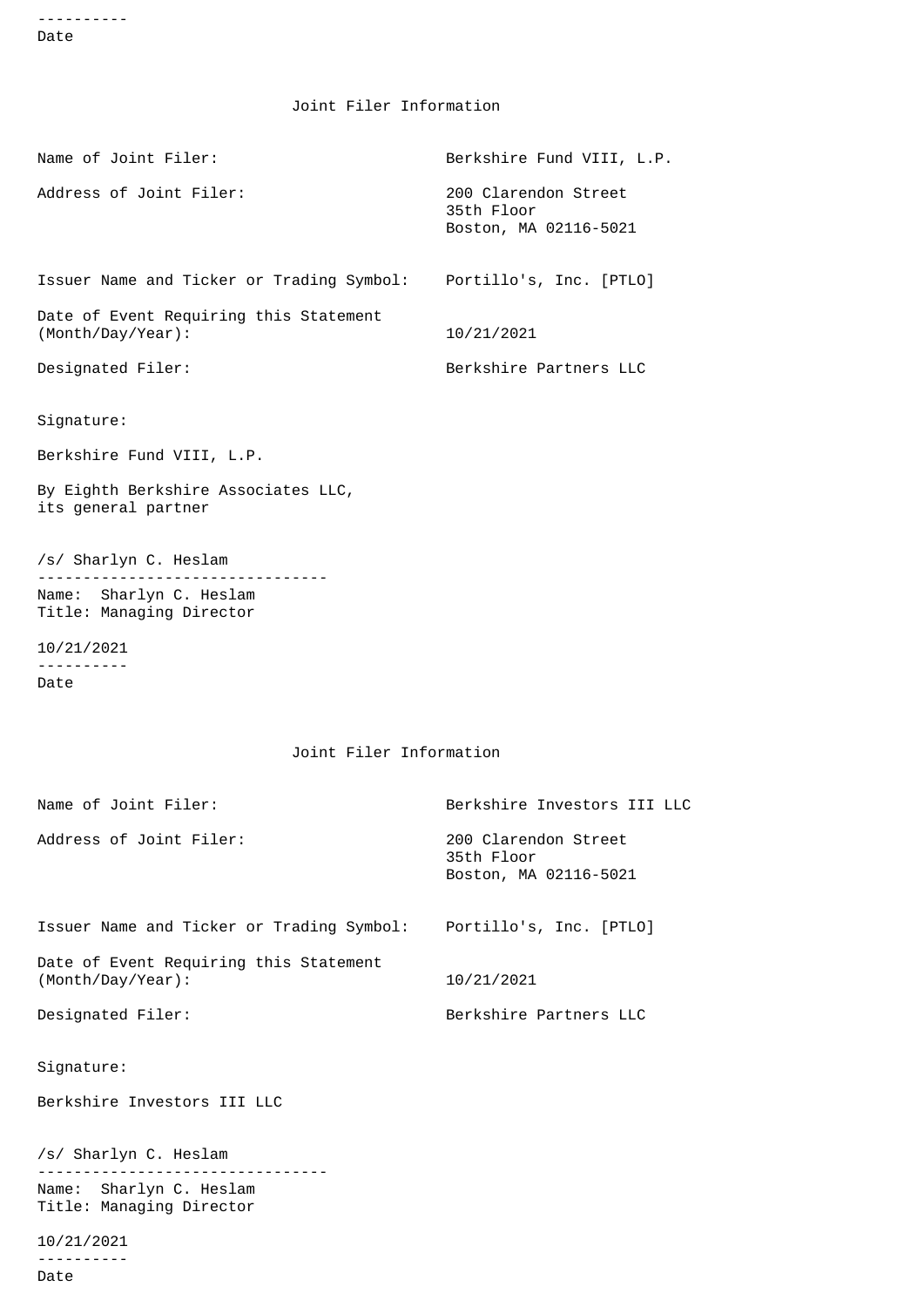| Name of Joint Filer:                                                         | Berkshire Investors IV LLC                                  |
|------------------------------------------------------------------------------|-------------------------------------------------------------|
| Address of Joint Filer:                                                      | 200 Clarendon Street<br>35th Floor<br>Boston, MA 02116-5021 |
| Issuer Name and Ticker or Trading Symbol:                                    | Portillo's, Inc. [PTLO]                                     |
| Date of Event Requiring this Statement<br>(Month/Day/Year):                  | 10/21/2021                                                  |
| Designated Filer:                                                            | Berkshire Partners LLC                                      |
| Signature:                                                                   |                                                             |
| Berkshire Investors IV LLC                                                   |                                                             |
| /s/ Sharlyn C. Heslam<br>Name: Sharlyn C. Heslam<br>Title: Managing Director |                                                             |
| 10/21/2021<br>.                                                              |                                                             |
| Date                                                                         |                                                             |
| Joint Filer Information                                                      |                                                             |
| Name of Joint Filer:                                                         | Eighth Berkshire Associates LLC                             |
| Address of Joint Filer:                                                      | 200 Clarendon Street<br>35th Floor<br>Boston, MA 02116-5021 |
| Issuer Name and Ticker or Trading Symbol:                                    | Portillo's, Inc. [PTLO]                                     |
| Date of Event Requiring this Statement<br>(Month/Day/Year):                  | 10/21/2021                                                  |
| Designated Filer:                                                            | Berkshire Partners LLC                                      |
| Signature:                                                                   |                                                             |
| Eighth Berkshire Associates LLC                                              |                                                             |
| /s/ Sharlyn C. Heslam                                                        |                                                             |
| Name: Sharlyn C. Heslam<br>Title: Managing Director                          |                                                             |

10/21/2021 ---------- Date